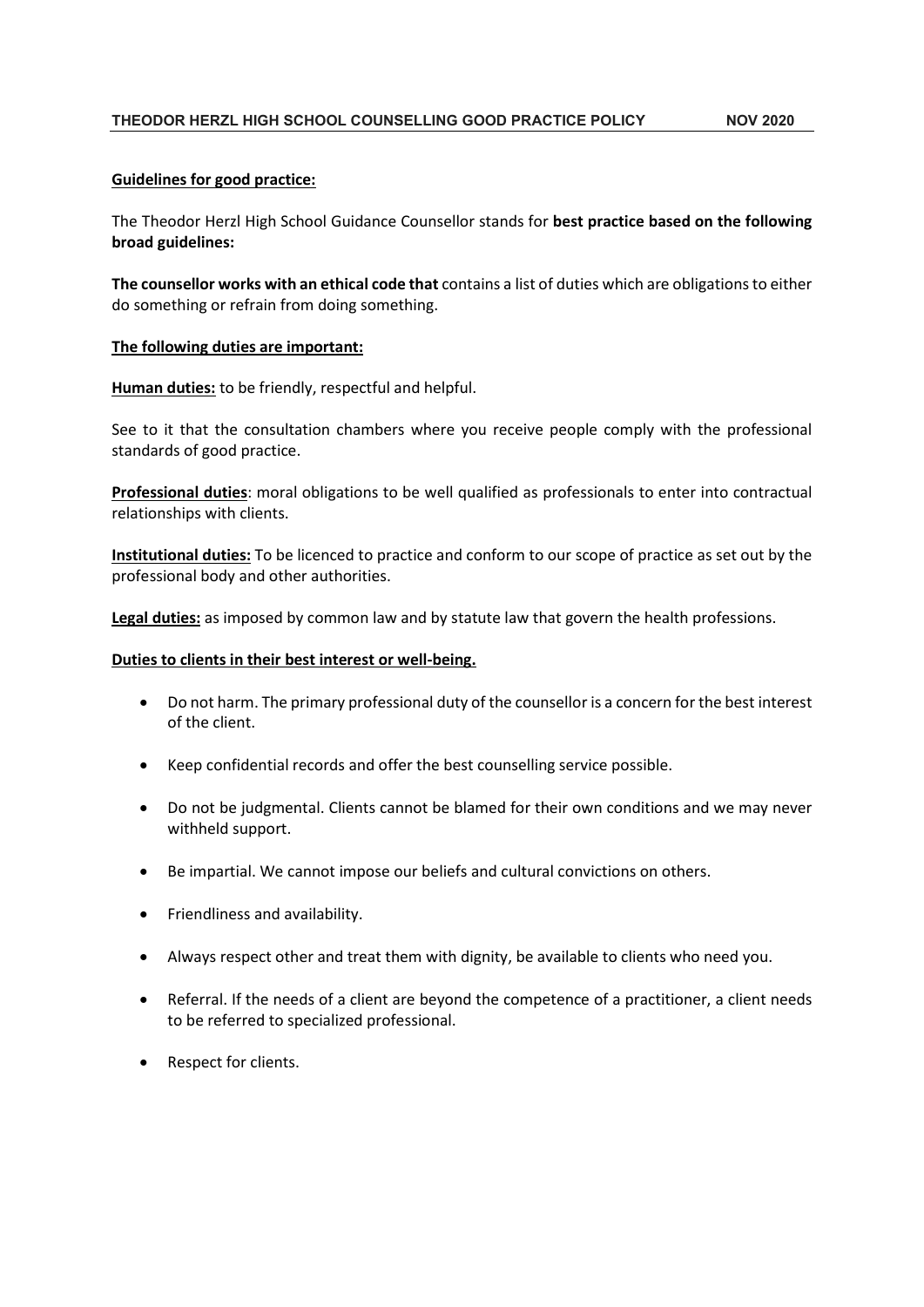# Our Theodor Herzl High School School Counsellor is required to:-

- Respect the dignity, confidentiality and privacy of their clients.
- Respect gender, culture, belief systems and personal perspectives of clients.
- Listen to clients and follow a client centred counselling approach.
- Avoid improper relationships or abuse power to force clients.
- Inform any client when it may be needful to refer the client to a more specialized practitioner. This also includes access to their records and files.
- Give clients the information they ask for about their condition in such a way that it is understandable, friendly and acceptable.
- Ensure that you have the informed consent of the client to render support to them and never breach confidentiality without sound reason and without the knowledge of the client.

# Counselling competencies within scope of practice include the ability…

- To apply interpersonal skills by entering into a helping relationship.
- To apply counselling tools and techniques to assist, support, guide, debrief and encourage a client in need.
- To apply knowledge of health and wellness in a counselling context in order to screen for a health profile.
- To manage a counselling consultation with reference to record keeping, confidentiality, ethical codes, legal requirements and professional conduct within own scope of practice.
- To apply communication and numeracy skills in order to be able to analyse, interpret and evaluate information in a counselling context.

# A counsellor is also required to demonstrate the following critical cross-field outcomes in counselling:

- Identify and solve problems to make responsible decisions using critical and creative thinking in the counselling process.
- Work effectively with others as a member of a team, group, organization or community.
- Organize and manage him/herself and his/her activities responsibly and ethically with reference to scope of practice and ethical code of the profession.
- Organize and manage a practice by keeping routine records of counselling interventions according to the work context.
- Collect, organize and critically evaluate information in screening a client to determine needs and recommend appropriate interventions.
- Communicate effectively with clients and colleagues.
- Make use of science and technology in maintaining records in a database.